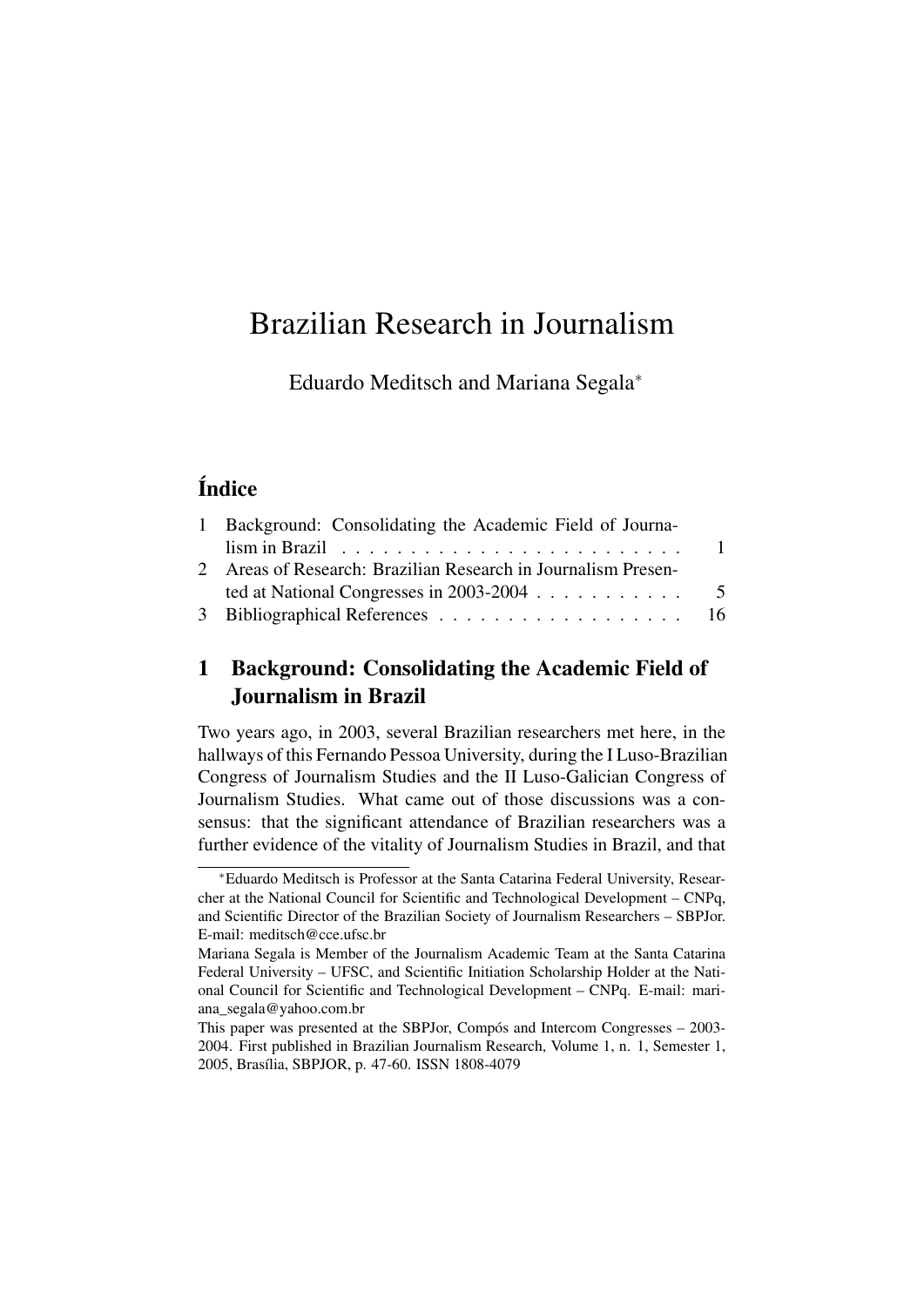it was time to create a scientific society of researchers in Journalism, a dream that had been nurtured for a decade.

Back in Brazil, researchers met again around the Journalism Studies Work Group (WG) at Compós, in the city of Recife, in June, and drafted a manifesto signed by representatives from seven universities. This report was released in September during the Belo Horizonte Intercom Congress. In November of the same year, Brasilia hosted the I National Journalism Researchers Meeting, and saw the foundation of the Brazilian Society of Journalism Researchers – SBPJor, with the participation of about a hundred researchers and the presentation of sixty scientific papers. In the following year, 2004, the II National Journalism Researchers Meeting attracted three hundred participants, and had over a hundred papers presented. This historical detail – the talks in the city of Oporto about the creation of SBPJor – highlights the importance of this forum, the Luso-Galician and Luso-Brazilian Congress, as a pioneer initiative for consolidating Lusophone Journalism Studies; such initiative reverberates in all our countries.

In Brazil, the first theoretical texts on Journalism date back to the early twentieth century, even before professional training for our field had found its way into university halls in the 1940s. During that period, which lasted until the creation of postgraduate programs in Communication Studies in the 1960s and 1970s, all we had were isolated studies, resulting more from individual talents and efforts than from the existence of a favorable research environment. In 1972, Professor José Marques De Melo presented the first Brazilian PhD thesis on Journalism at the Sao Paulo University – USP. However, at that time we were already faced with the problem of legitimating Journalism research, due to the introduction of Social Communication Studies as a new discipline to which Journalism became subordinate.

The horizontal expansion of our academic field, gradually turning from Journalism into Mass Communication, or Social Communication, also had its origin in the 1940s in the United States, when the State Department brought together experts from different areas to tackle Hitler and Goebbels' communicative strategy during World War Two. That experience yielded the concept of Mass Communication, a new discipline according to Wilbur Schramm, which was able to attract more support, power and funds in American universities than Journalism Stu-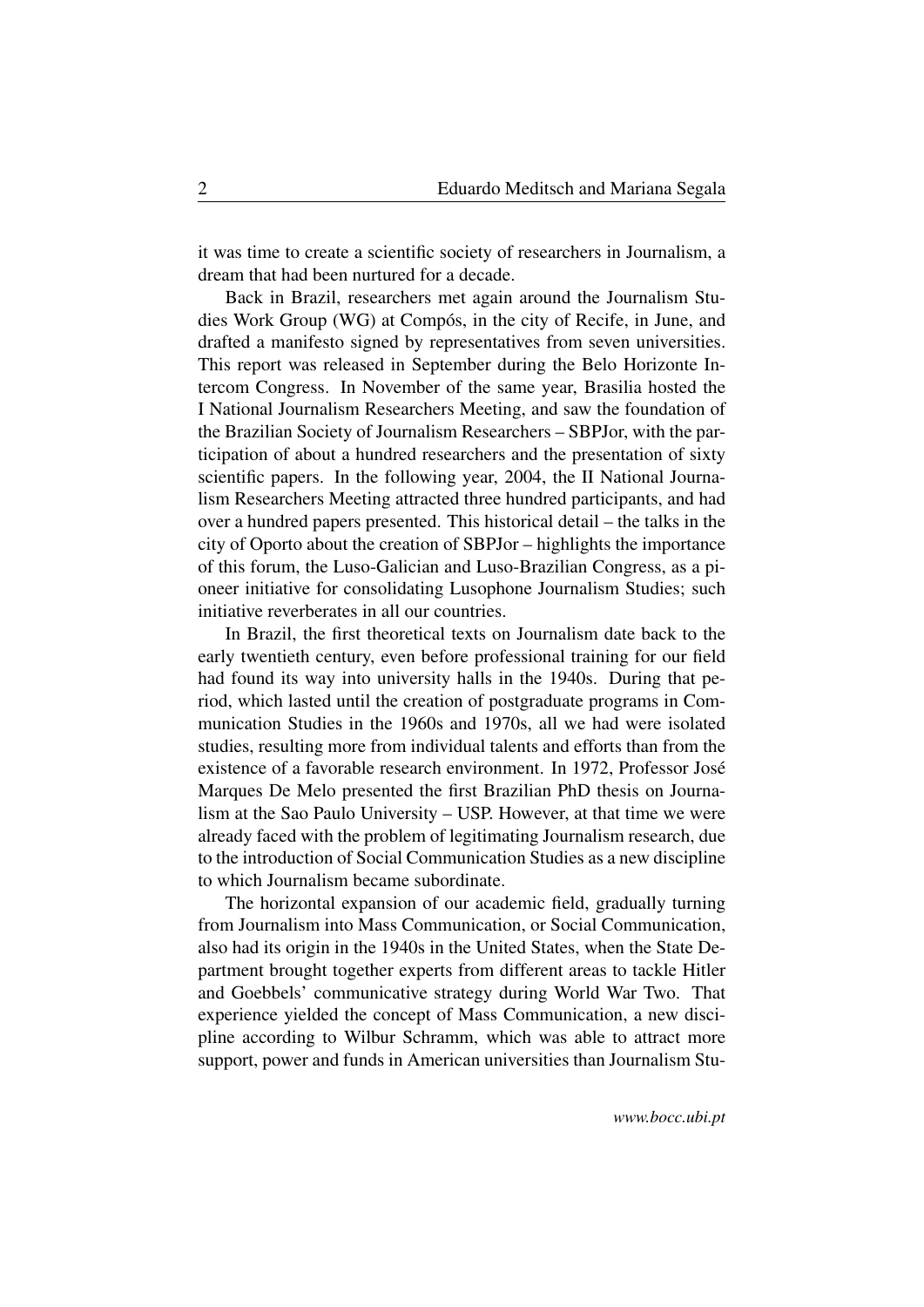dies had ever been. This view sought academic legitimacy by widening our area of study, and gradually became hegemonic. Wilbur Schramm, despite his Journalism background, went as far as saying that under the new perspective it no longer mattered to study the specific problems of Journalism (MORENO, 2004).

Propagated by Unesco in the post-war years, Mass Communication – now known as Social Communication – arrived in Brazil as a new discipline through CIESPAL and the minimum compulsory syllabus established in the 1960s. However, differently from what occurred in other Latin American countries – and even in some parts of Europe and the U.S. – in Brazil there was not exactly a "loss of the object of study" of Communication due to its expansion. On the contrary, Journalism, now an academic sub-area of a field known as Communication Sciences, has conserved its identity in the bosom of a new area, and despite going through legitimacy and adaptation crises, it preserves its vitality as an area for academic production.

After over 30 years since the first PhD thesis was presented on this subject, we see research on Journalism find its space as a specific subject. The quality of Brazilian academicians' theoretical production in this field may be assessed in the innumerable articles published in national and international Communication Studies scientific journals. This increased academic production led to the appearance of new publications, such as *Pauta Geral*, published in Salvador, state of Bahia, since 1993; the Casper Libero College 2000 Journalism Yearbook (*Anuário de Jornalismo*); and the UFSC Journalism and Media Studies Journal (*Estudos em Jornalismo e Mídia*), published in 2004. These new generation periodicals form an editorial market that was first explored by journals such as the JB Journalism Review (*Cadernos de Jornalismo do JB*), in the 1960s; USP's School of Communication and Arts Studies – ECA's Journalism Review (*Cadernos de Jornalismo da ECA-USP*), in the 1970s; or the Journalism Yearbook (*Anuário de Jornalismo*)¸ launched in the 1990s by USP's ECA.

Some evidence of the increasing number of researchers in the field of Journalism included the consolidation of Journalism research groups in postgraduate programs; Unicamp's creation of the Journalism Studies Advanced Laboratory – Labjor; and the launch of specific Working Groups by the main scientific associations in the area. Such WGs were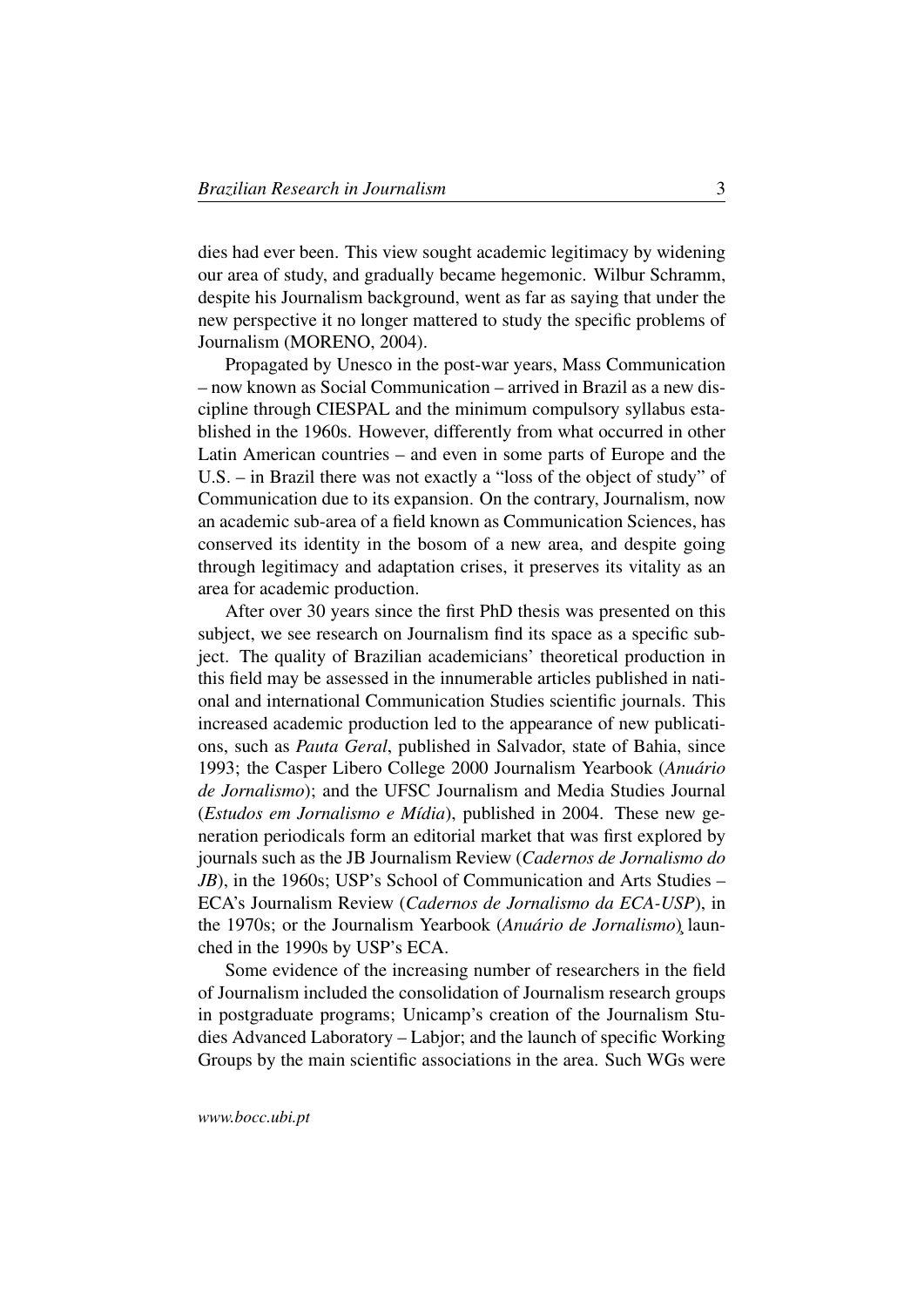first set up by Intercom in 1993, followed by Compós in 2000, and soon began to attract more papers than any other groups in both events. It is also worth mentioning the consolidation of the National Journalism Professors Forum, and the creation of the Brazilian Society of Journalism Researchers – SBPJor, in 2003. These initiatives by the existing scientific societies reflected the growth recorded in CNPq's Research Groups Directory. The first census – in 1993 – showed that no Research Group had Journalism among their keywords, whereas the 2002 census found 15 groups that did so. The total number of Research Groups that included Journalism as a keyword rose up to 47 in 2003, and has reached 68 in 2005.

In a way, the expansion and consolidation of Journalism Studies in Brazil have followed international trends: Nelson Traquina notes a growth by geometric progression in Journalism Studies since the 1980s, particularly in Europe and the U.S. This is confirmed by the appearance of international academic journals such as *Journalism – Theory, Practice and Criticism*, and *Journalism Studies*, both in 2000; the creation of new academic bodies, such as the *Sociedad Española de Periodística*, in 1989; or the increased space given to Journalism in traditional bodies, e.g. the creation of a Journalism Interest Group at the *International Communication Association –* ICA in 2003.

Despite this growth of Journalism Studies – which are mostly developed under postgraduate programs around the country – very few among the 19 existing programs in Brazil place specific emphasis on such studies. In fact, only 2 of these – at USP and at UnB – keep areas of research in this field.

According to Márcia Benetti Machado, coordinator of the Compós Journalism Studies WG:

"The absence of specific areas on Journalism in the other programs has neither limited the research conducted by supervisors, nor the access of students who have Journalism as their object of study. However, since the assessment tool used by CAPES looks at the "link between research areas and projects", among other things, there is always an effort to adapt project themes or approaches to the areas of research, which are always more comprehensive than the already extensive field of Journalism. While this strategy has enabled the inclusion of these projects in the area of Communication Studies, thus strengthening it in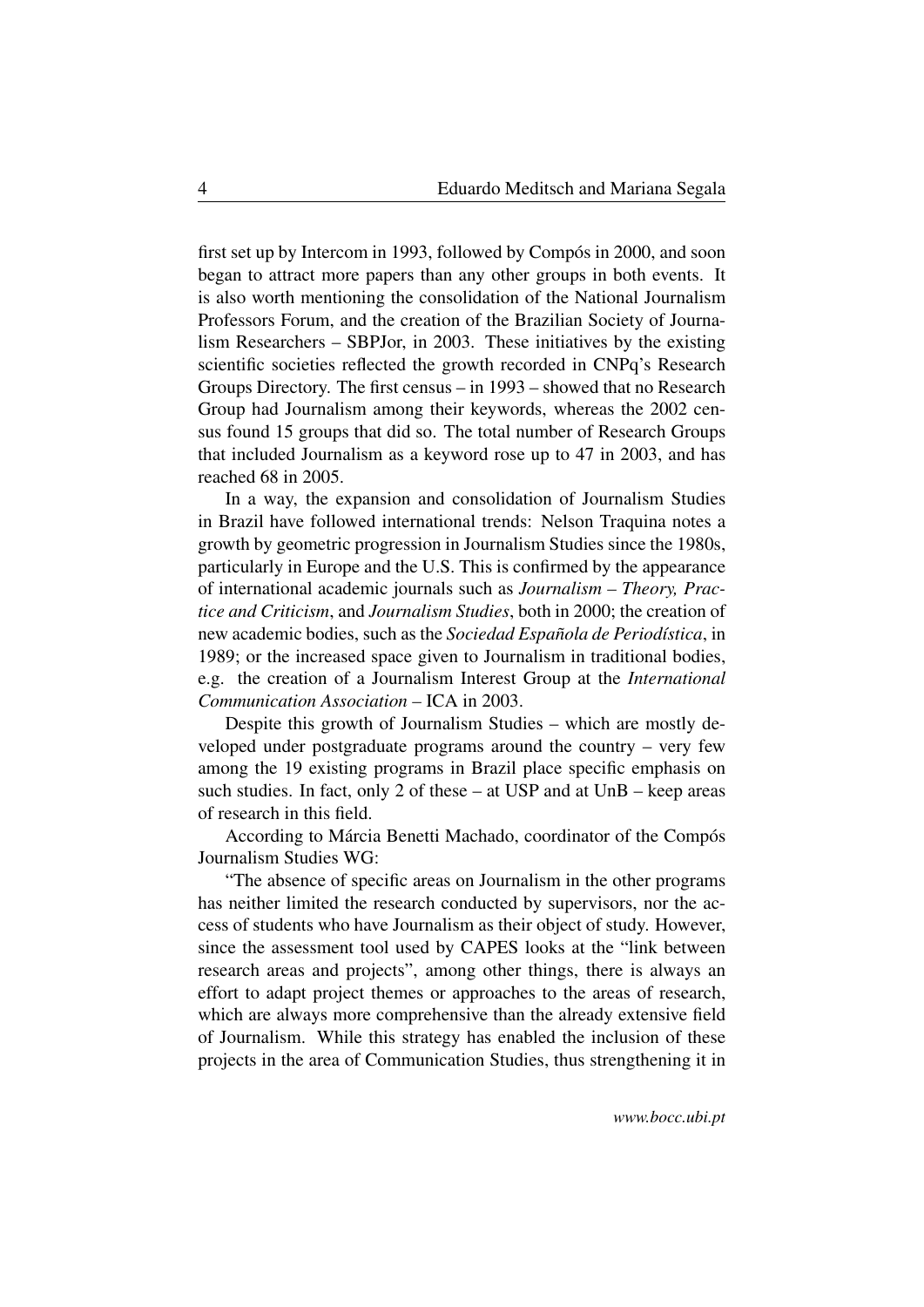terms of diversity, it may be hindering the development of a major research axis with unique objects and theories. This applies to Journalism." (MACHADO, 2004)

Despite the existing limitation at postgraduate level, Brazilian research in Journalism has followed an ascending route, both in quantity and quality, as has been demonstrated by the national congresses in this area over the past two years.

# <span id="page-4-0"></span>2 Areas of Research: Brazilian Research in Journalism Presented at National Congresses in 2003-2004

Brazil's academic field is large and diffuse, and therefore any attempt to systematize previous investigations poses a very complex challenge. There is no central databank where one can find all Brazilian production on Journalism at postgraduate level, for example, and since there are very few specific publications, papers related to this area are scattered throughout periodicals dedicated to several other disciplines. The existing databanks, such as CNPq's Lattes System, depend on the researchers themselves for the input of new data, and have not been used in a very conscious way, as Márcia Machado points out (MACHADO, 2004).

Under the conditions described above, in order to carry out a limited exploration of the areas in Brazilian Journalism research, we have decided to look at a random sample of papers presented by Brazilian researchers at national congresses in this area. More specifically, these papers – 263 in total – were presented at the I and II SBPJor Meetings (Brasilia 2003 and Salvador 2004); at the Journalism Research Unit (RU) at the XXVI and XXVII Intercom Congresses (Belo Horizonte 2003 and Porto Alegre 2004); and at the Journalism Studies Working Group at the XII and XIII Compós Congresses (Recife 2003 and Sao Bernardo do Campo 2004).

Not all research papers on Journalism reach the congresses or the specific groups dealing with Journalism in such events, and many do not manage to get through the selection process. However, except for what may take place at Compós, where there is a very strict quantitative limitation (only 10 papers/year per WG) and 80% of all applications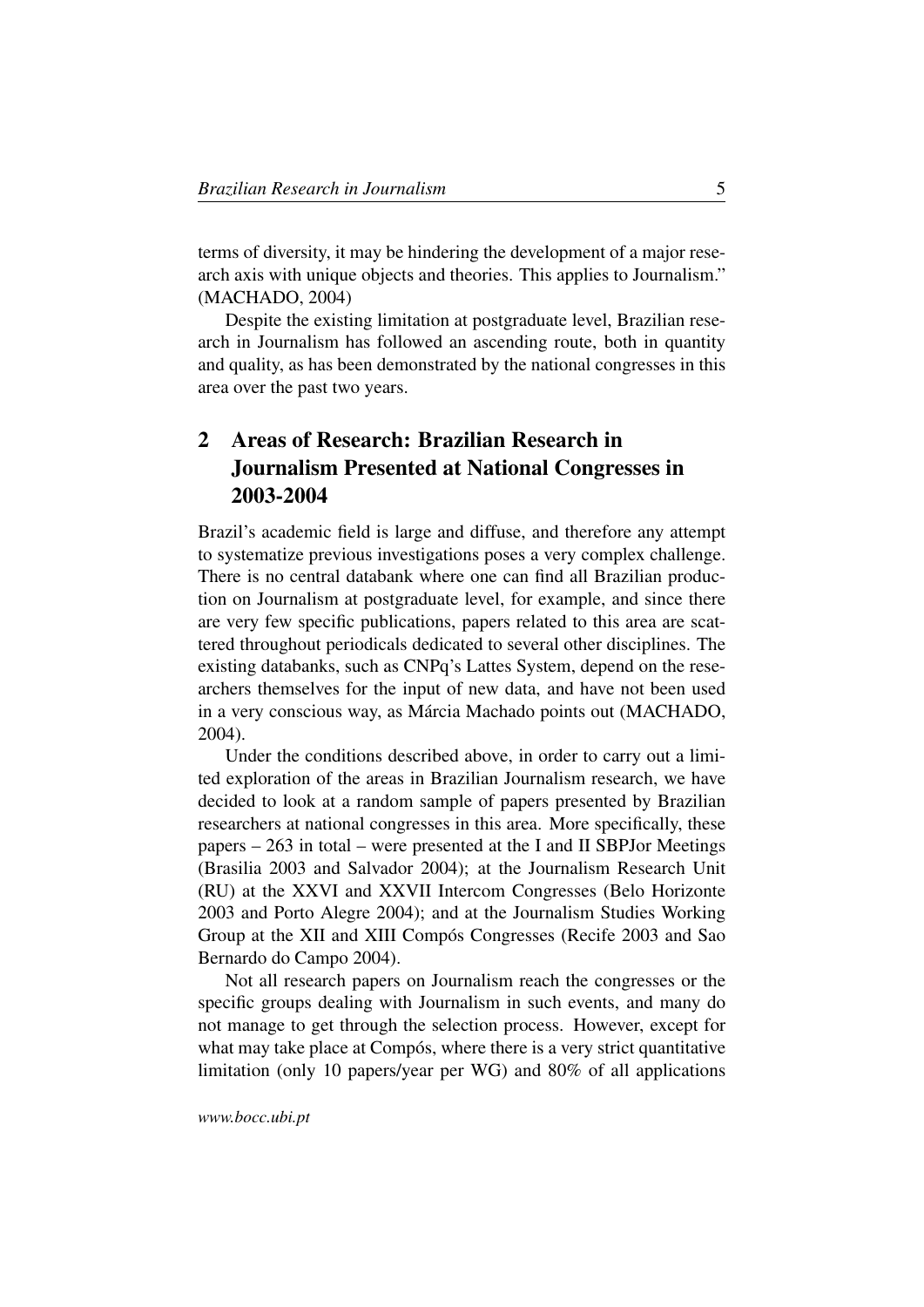are left out, there is reason to believe that nearly all quality papers are accepted at the other meetings (SBPJor and Intercom). Nonetheless, there may also be, even in such events, a rejection rate higher than 50%, as has been the case at the Intercom RU.

At the congresses dealing more widely with Communication Studies, such as Intercom and Compós, many papers on Journalism are presented in other thematic groups, such as Communication and Politics, or Audiovisual Communication, at the choice of the authors, who may wish to focus on some specific interfaces. Such papers – not always easily identifiable as related to Journalism from their title only – have not been included in our sample, a factor that may influence the conclusions regarding areas of research. The same may also occur due to the exclusion of national congresses with specific themes, such as the National Journalism Professors Forum (where over a hundred papers are presented on teaching Journalism every year), and the Alfredo de Carvalho Media History Network, which includes a History of Journalism WG.

Another factor that may weigh on the results is the geographic location of these congresses. Despite the reasonably wide geographic distribution of such events, a larger number of papers presented at congresses in some given regions, such as the Northeast, for example, may highlight the areas chosen by researchers in that region. The papers produced by foreign investigators were also excluded from this study, as our goal was to focus on Brazilian production. Table 1 presents the composition of our sample: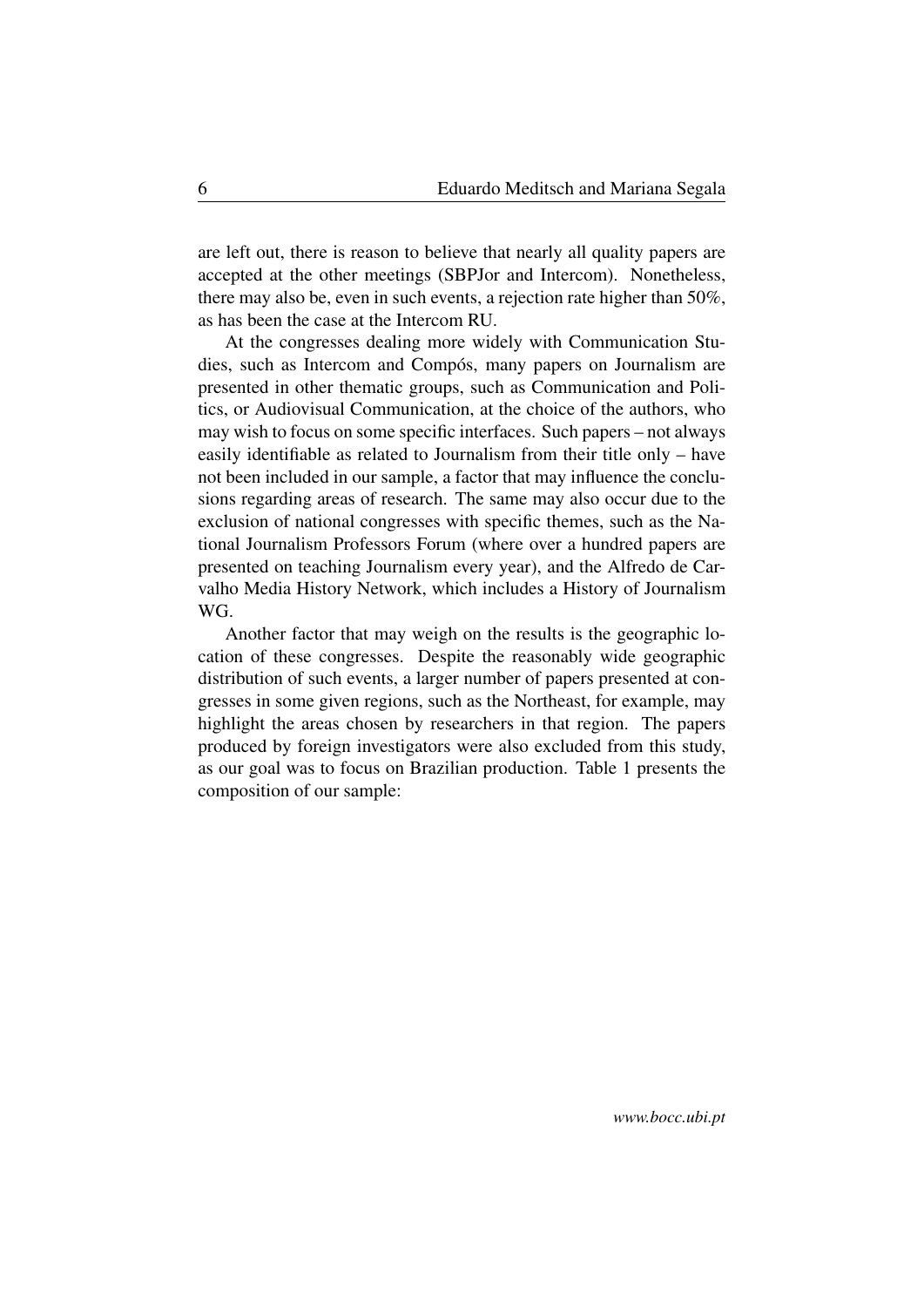| Event                                    | <b>Number of Papers</b> |
|------------------------------------------|-------------------------|
| Compós 2003 Journalism WG – Recife       | 09                      |
| Compós 2004 Journalism $WG - S.B.$ Campo | 09                      |
| Intercom 2003 Journalism $RU - B$ . H.   | 41                      |
| Intercom 2004 Journalism RU – P. Alegre  | 55                      |
| SBPJor 2003 – Brasilia                   | 59                      |
| SBPJor 2004 – Salvador                   | 90                      |
| Total                                    | 263                     |

#### Table 1. Sample Composition

The first aspect analyzed with regard to these papers' areas of research was the theme. However, there is no consensus on thematic classification in our area, and some recent papers analyzing this issue have proposed differentiated classifications. In an article on the state-of-theart research in Journalism, Pereira & Wainberg (1999) define 14 categories: Organizational Journalism; Journalism Ethics; Teaching Journalism; Communication Law; History of Journalism; Alternative Journalism; Journalism & Science; Journalism & Economics; Journalism & Journalistic Enterprise; International Journalism; Journalism & Politics; Journalism Language & Technology; Journalism Memory; and Journalism Theory. Elias Machado (2004) proposes eight categories or areas of research: History of Journalism; Theories of Journalism; Discourse Analysis; News Making; Reception; Digital Journalism; Narrative Theories; and Specialized Journalism. Luiz Gonzaga Motta (2004) prefers to classify all Journalism research within two large paradigms: mediacentric and sociocentric. Márcia Bennetti Machado (2004) proposes nine categories: 1) History of Journalism; 2) Language Studies; 3) News Production and Journalistic Processes; 4) Reception Studies; 5) Digital Journalism; 6) Ethics & Journalism; 7) Journalism & Education; 8) Journalism Theories; and 9) Specialized Journalism.

As suggested by Machado, the "construction of categories is an effort to coordinate research 'entry' sections that are not always on the same level, and very often cross with each other – that is why these categories reveal, in a way, each author's choices. Such choices are inevitably made at the expense of several other possibilities, and it is through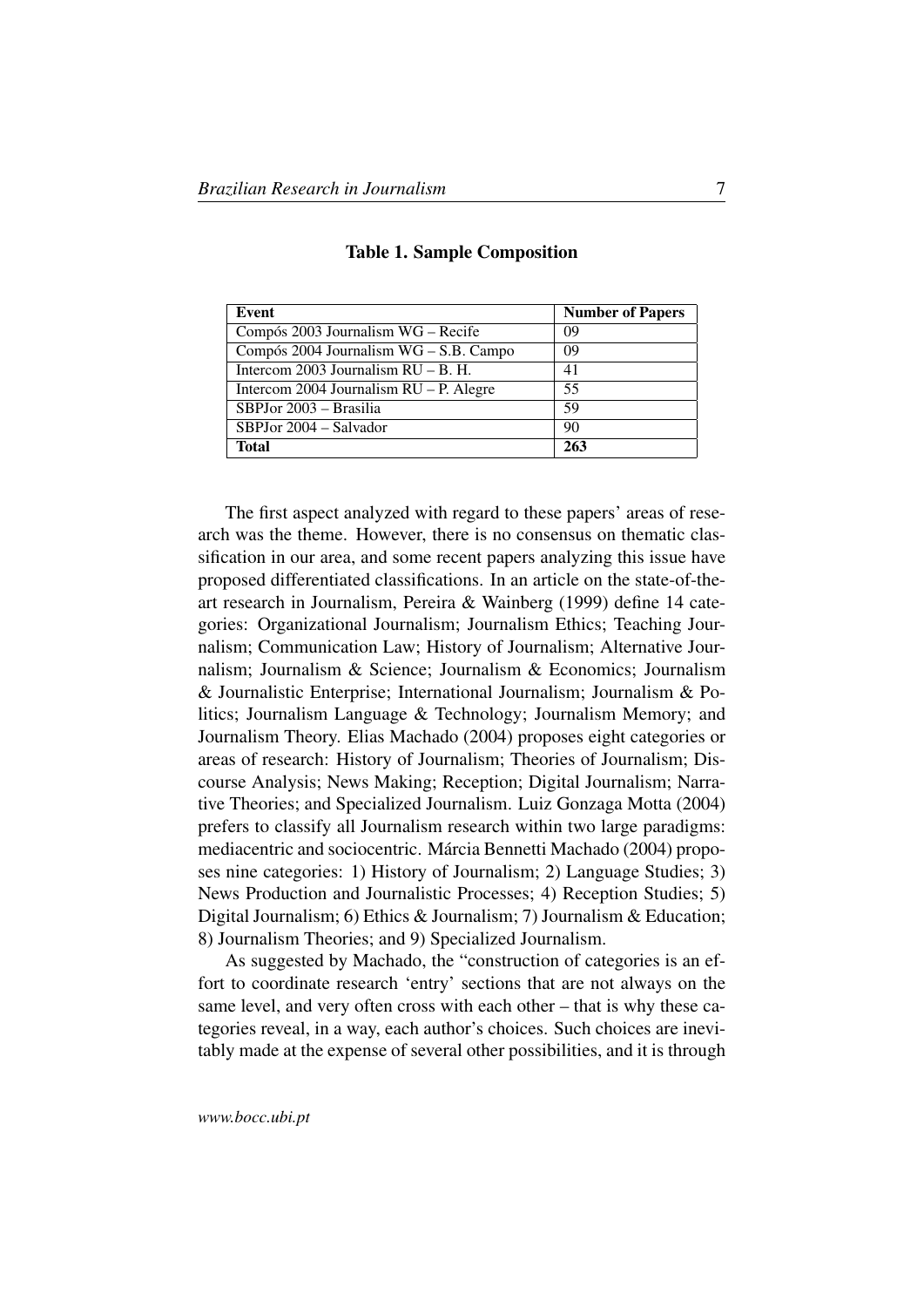the debate on the pertinence of having a category axis that we may consider, in the long term, a framework that may enable us – as much as possible – to understand research on Journalism." (MACHADO, M.B., 2004) It is in this context – and bearing in mind that we are dealing with a provisional framework – that we have attempted to put together a classification system that quantifies the papers presented in congresses, as shown in Table 2.

| Theme                                | <b>Number of Papers</b> | Percentage( $\%$ ) |
|--------------------------------------|-------------------------|--------------------|
| Framing / Themes and Coverage        | 64                      | 24.3               |
| Language / Narrative / Form / Format | 62                      | 23.6               |
| Journalistic Production/Newsmaking   | 36                      | 13.7               |
| Theories / Basis of Journalism       | 26                      | 9.9                |
| History of Journalism                | 24                      | 9.1                |
| <b>Reception and Effects</b>         | 11                      | 4.2                |
| <b>Profession Studies</b>            | 9                       | 3.4                |
| New Technologies                     | 5                       | 1.9                |
| Journalism Ethics                    | 5                       | 1.9                |
| Journalism Criticism                 | 3                       | 1.1                |
| Compared Journalism                  | $\overline{2}$          | 0.8                |
| Journalism in Education              | $\mathfrak{D}$          | 0.8                |
| Teaching Journalism                  | $\overline{2}$          | 0.8                |
| Hybrid Themes*                       | 12                      | 4.7                |
| Total                                | 263                     | 100                |

#### Table 2. Themes of Papers Presented at Congresses

A second aspect that was analyzed with regard to areas of research was the focus of the studies: papers with local and/or regional reach were the most frequent, followed by those of national reach. The studies on topics of international and/or universal reach were the rarest. However, 37.3% of all papers could not be classified according to these terms, generally because of their being too abstract, as shown in Table 3.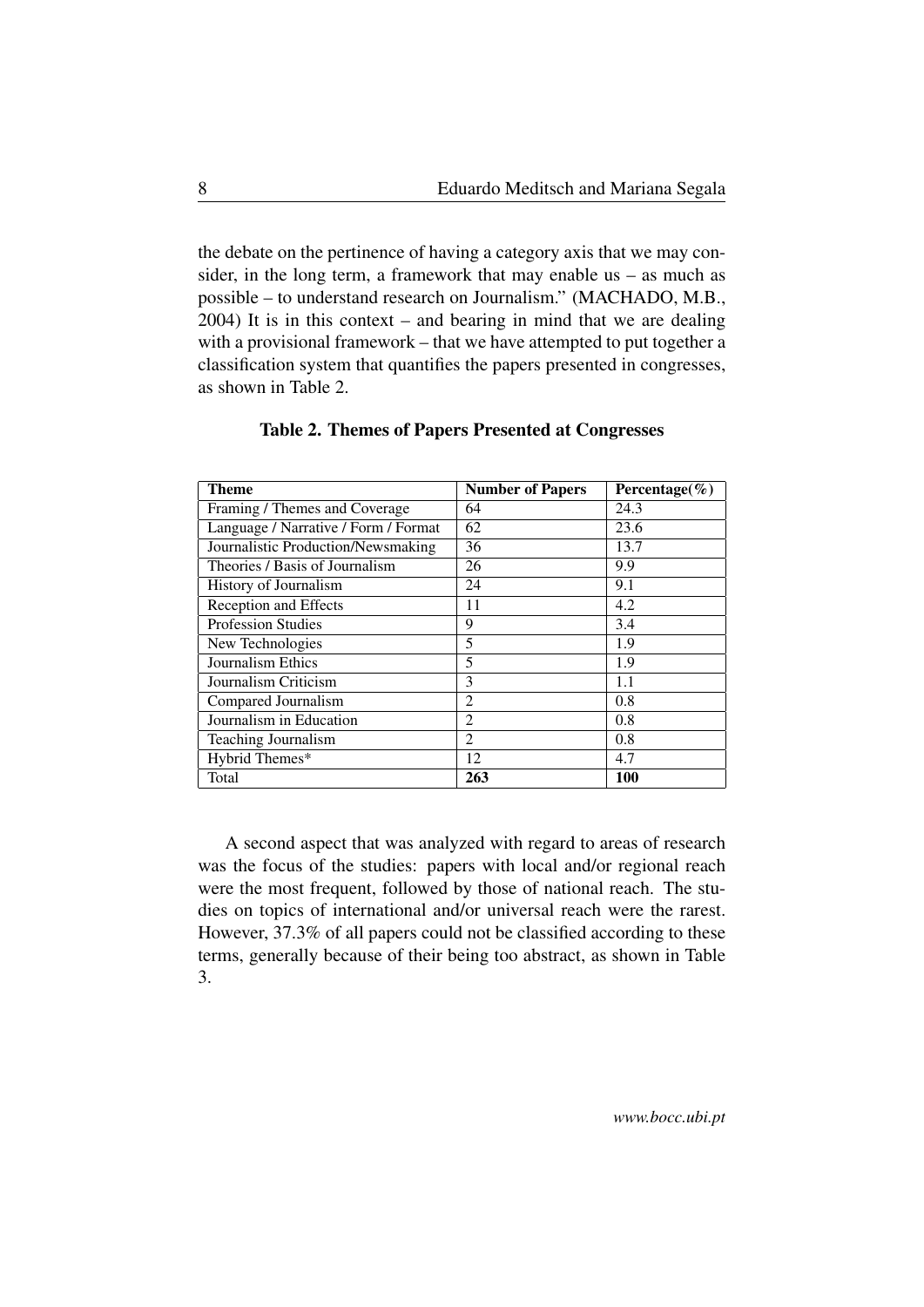| Focus                     | <b>Number of Papers</b> | Percentage( $\%$ ) |
|---------------------------|-------------------------|--------------------|
| Local / Regional          | 84                      | 31.9               |
| <b>National</b>           | 67                      | 25.5               |
| International / Universal | 14                      | 5.3                |
| Not Applied / Not Defined | 98                      | 37.3               |
| Total                     | 263                     | 100                |

|  |  |  | <b>Table 3. Focus of Papers Presented at Congresses</b> |  |
|--|--|--|---------------------------------------------------------|--|
|--|--|--|---------------------------------------------------------|--|

A further aspect that was observed with regard to areas of research was the type of media that is investigated in Journalism research. Results may have been influenced by the fact that some media have specific theme groups, such as radio at the Intercom congress (these papers are not included in this study). However, it is interesting to note that newspapers continue to be the dominating medium, and that the Internet has overtaken television in the interest of researchers.

### Table 4. Media Researched in Papers Presented at Congresses (2003 and 2004)

| Media                 | <b>Number of Papers</b> | Percentage $(\% )$ |
|-----------------------|-------------------------|--------------------|
| Newspaper             | 88                      | 33.5               |
| Internet              | 36                      | 13.7               |
| Television            | 23                      | 8.7                |
| Magazine              | 14                      | 5.3                |
| Radio                 | 7                       | 2.7                |
| Web Radio             | 5                       | 1.9                |
| Web TV                | 3                       | 1.1                |
| <b>Others</b>         | 3                       | 1.2                |
| Various / Not Defined | 84                      | 31.9               |
| Total                 | 263                     | 100                |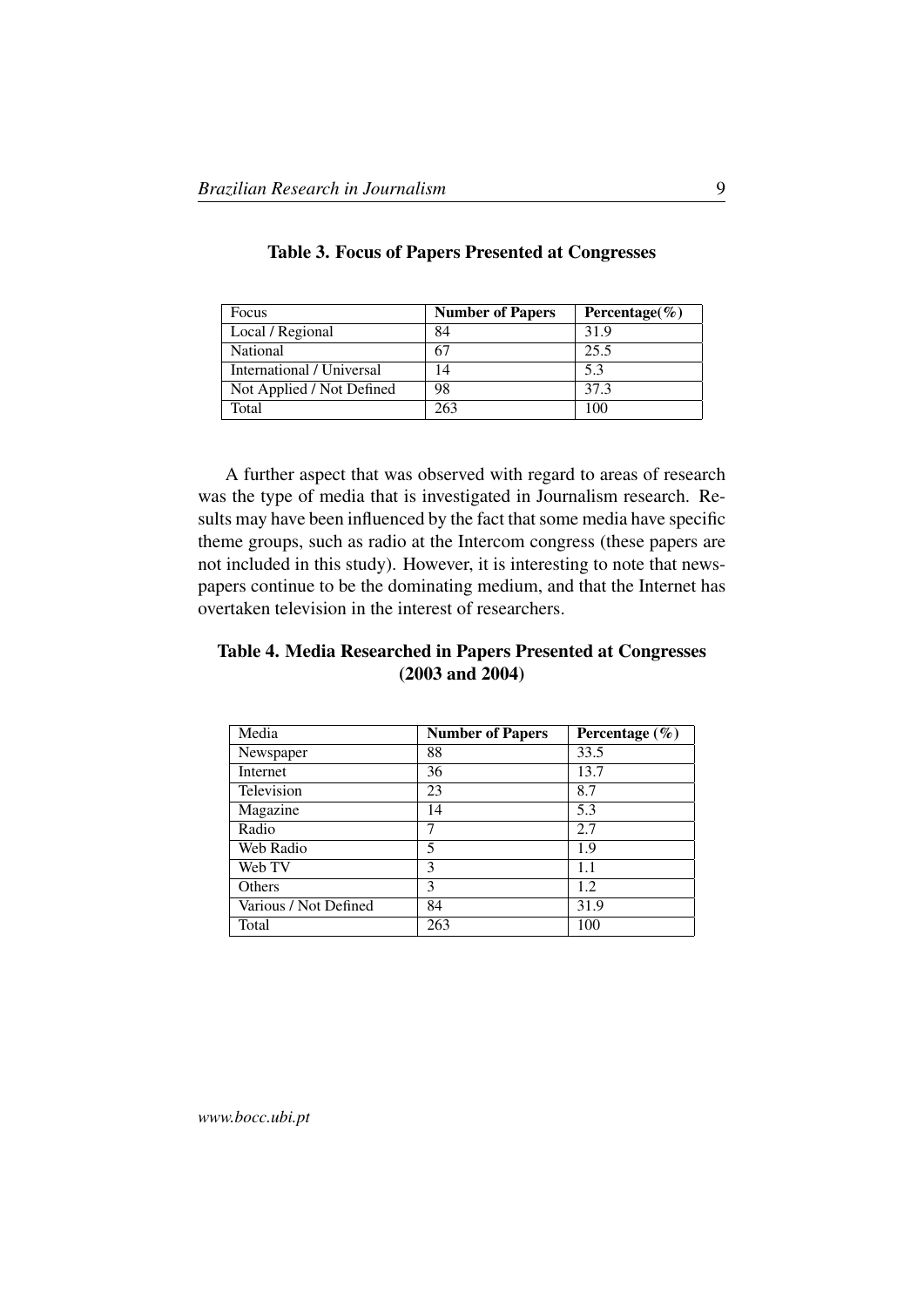The references presented also tell us something about the areas of research. In view of that, we have carried out a bibliometric study of all quotations present in the bibliographies of the papers analyzed – excluding self-quotations. Table 5 presents a list of the most often quoted authors (appearing in at least 10 papers), their country of origin, and their main area of work. At the top of the list are those authors known for having systematized Journalism theories, and some of the main contemporary references in such theories, as well as in the area of Communication.

With regard to the geographic origin of the quotations, Table 6 indicates the predominant cultural influences: besides Brazilian authors, France and the U.S. remain the strongest influence, followed by Portugal, Spain and other European countries. The information contained in Table 6 reflects the nearly non-existent impact of Latin America in Brazilian research on Journalism.

Table 7 gives some clues regarding the disciplinary interfaces of Journalism research developed in Brazil. Despite the multidisciplinary aspects inherent to this field, authors working directly on Journalism are responsible for over 40% of all the quotations, and those working on sub-areas of Communication Studies account for another 20%. Among the rest, the prevailing areas are Sociology, Language Sciences and Philosophy, followed by other human sciences. Although many authors may work in more than one area, their main areas of work were the main criterion, based on their CVs and publications.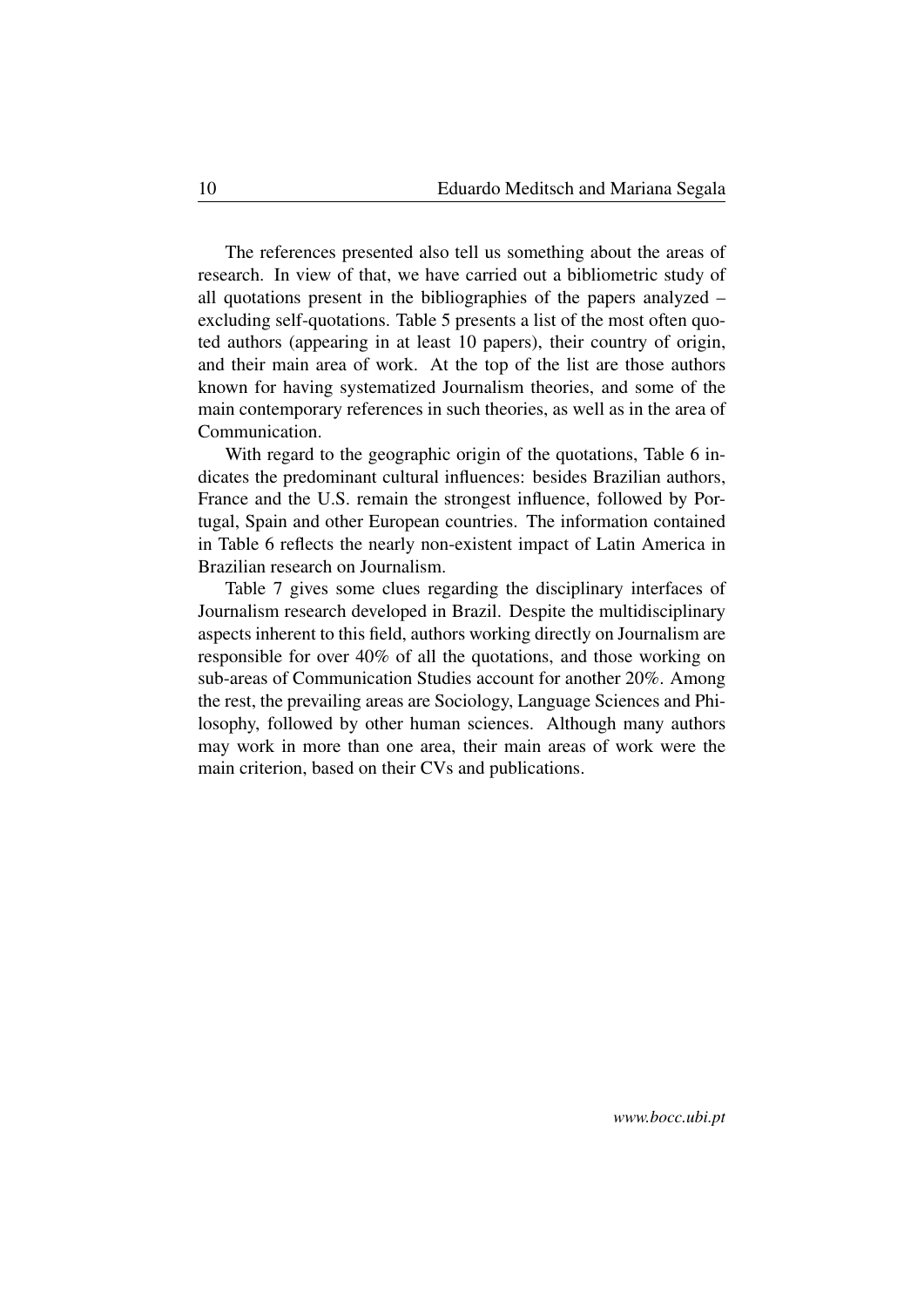| <b>Author</b>                   | -, --rr ---<br>Country | <b>Main Area</b> | <b>Number</b>   |
|---------------------------------|------------------------|------------------|-----------------|
|                                 | of Origin              | of Work          | of Papers       |
|                                 |                        |                  | where           |
|                                 |                        |                  | Author          |
|                                 |                        |                  | is Quoted       |
| <b>WOLF Mauro</b>               | Italy                  | Communic. St.    | $\overline{45}$ |
| <b>TRAQUINA Nelson</b>          | Portugal               | Journalism       | 44              |
| <b>BOURDIEU Pierre</b>          | France                 | Sociology        | $\overline{34}$ |
| <b>SODRÉ Muniz</b>              | <b>Brazil</b>          | Communic. St.    | 31              |
| <b>SCHUDSON Michael</b>         | <b>USA</b>             | Journalism       | $\overline{29}$ |
| <b>TUCHMANN Gaye</b>            | $\overline{USA}$       | Journalism       | $\overline{25}$ |
| <b>MARTIN-BARBERO Jesus</b>     | Colombia               | Communic. St.    | $\overline{24}$ |
| MELO José Marques de            | <b>Brazil</b>          | Journalism       | $\overline{23}$ |
| <b>HALL Stuart</b>              | England                | Sociology        | 23              |
| <b>MARCONDES FILHO Ciro</b>     | <b>Brazil</b>          | Journalism       | $\overline{22}$ |
| <b>CASTELLS Manuel</b>          | Spain                  | Sociology        | $\overline{21}$ |
| <b>PALACIOS Marcos</b>          | <b>Brazil</b>          | Journalism       | $\overline{21}$ |
| <b>FOUCAULT Michel</b>          | France                 | Philosophy       | $\overline{20}$ |
| <b>GONÇALVES Elias Machado</b>  | <b>Brazil</b>          | Journalism       | $\overline{19}$ |
| <b>MIELNICZUK Luciana</b>       | <b>Brazil</b>          | Journalism       | $\overline{18}$ |
| <b>SOUSA Jorge Pedro</b>        | Portugal               | Journalism       | 15              |
| <b>BARTHES Roland</b>           | France                 | Language         | $\overline{13}$ |
| <b>MAINGUENEAU Dominique</b>    | France                 | Language         | $\overline{13}$ |
| <b>MEDITSCH Eduardo</b>         | <b>Brazil</b>          | Journalism       | $\overline{13}$ |
| <b>ORLANDI Eni P.</b>           | <b>Brazil</b>          | Language         | $\overline{13}$ |
| <b>MEDINA</b> Cremilda          | <b>Brazil</b>          | Journalism       | $\overline{11}$ |
| <b>MORETZSOHN Sylvia</b>        | <b>Brazil</b>          | Journalism       | $\overline{11}$ |
| <b>LAGE Nilson</b>              | <b>Brazil</b>          | Journalism       | 11              |
| <b>RODRIGUES Adriano Duarte</b> | Portugal               | Communic. St.    | 11              |
| <b>BARBOSA Suzana</b>           | <b>Brazil</b>          | Journalism       | 10              |
| <b>ECO</b> Humberto             | Italy                  | Language         | $\overline{10}$ |
| <b>GANS</b> Herbert J.          | Germany                | Sociology        | 10              |
| <b>GENRO FILHO Adelmo</b>       | <b>Brazil</b>          | Journalism       | 10              |
| <b>LANDOW</b> George            | <b>USA</b>             | Literature       | 10              |
| RIBEIRO Ana Paula Goulart       | <b>Brazil</b>          | Journalism       | 10              |

Table 5. Authors Most Often Quoted and Their Respective Countries of Origin, Main Area of Work and Number of Papers Where They Appear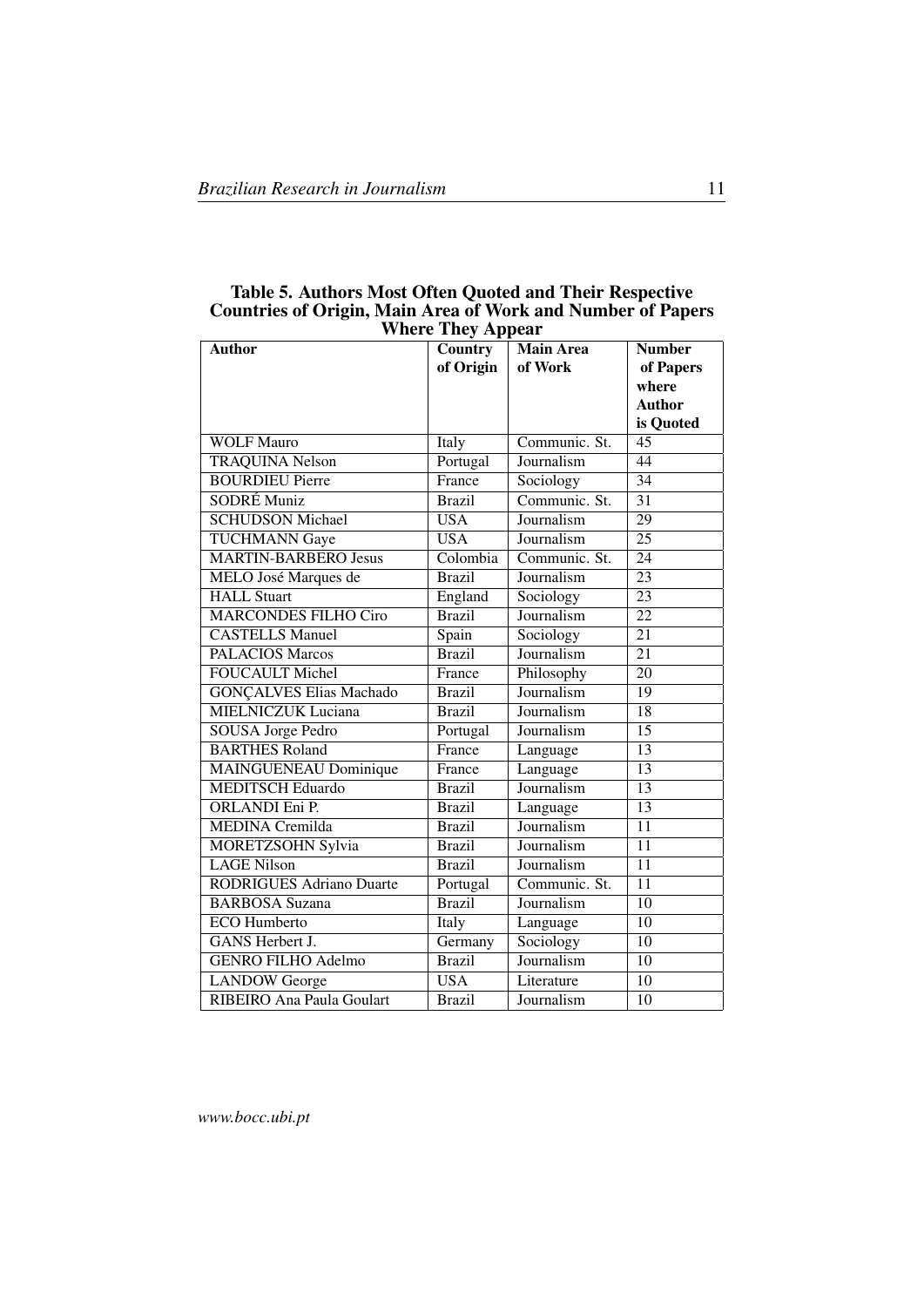|  |                            | Table 6. Number of Quotations According to Their Respective |
|--|----------------------------|-------------------------------------------------------------|
|  | <b>Countries of Origin</b> |                                                             |

| <b>Country of Origin</b> | <b>Number</b> of Quotations<br>$\mathbf{b}\mathbf{y}$ | Percentage(%)    |
|--------------------------|-------------------------------------------------------|------------------|
|                          | <b>Authors from this Country</b>                      |                  |
| <b>Brazil</b>            | 1062                                                  | 43.6             |
| France                   | $\overline{312}$                                      | 12.8             |
| $\overline{\text{USA}}$  | $\overline{293}$                                      | $\overline{12}$  |
| Portugal                 | $\overline{123}$                                      | $\overline{5}$   |
| Spain                    | $\overline{112}$                                      | 4.6              |
| England                  | $\overline{93}$                                       | $\overline{3.8}$ |
| Italy                    | $\overline{86}$                                       | $\overline{3.5}$ |
| Germany                  | $\overline{76}$                                       | $\overline{3.1}$ |
| Russia                   | $\overline{32}$                                       | $\overline{1.3}$ |
| Colombia                 | $\overline{26}$                                       | $\overline{1.1}$ |
| Netherlands              | 21                                                    | 0.9              |
| Argentina                | $\overline{19}$                                       | $\overline{0.8}$ |
| Austria                  | 19                                                    | 0.8              |
| Mexico                   | 16                                                    | 0.7              |
| Canada                   | $\overline{13}$                                       | 0.5              |
| Belgium                  | $\overline{12}$                                       | 0.5              |
| Slovenia                 | $\overline{10}$                                       | $\overline{0.4}$ |
| Switzerland              | $\overline{8}$                                        | 0.3              |
| Hungary                  | $\overline{7}$                                        | 0.3              |
| <b>Denmark</b>           | $\overline{7}$                                        | $\overline{0.3}$ |
| Greece                   | $\overline{5}$                                        | 0.2              |
| Australia                | $\overline{4}$                                        | $\overline{0.2}$ |
| Czech Republic           | $\overline{4}$                                        | 0.2              |
| <b>Israel</b>            | $\overline{4}$                                        | $\overline{0.2}$ |
| Romania                  | $\overline{2}$                                        | $\overline{0.1}$ |
| Chile                    | $\overline{2}$                                        | 0.1              |
| Turkey                   | $\overline{2}$                                        | $\overline{0.1}$ |
| Uruguay                  | $\overline{2}$                                        | 0.1              |
| Not Identified           | $\overline{64}$                                       | 2.6              |
| <b>Total</b>             | 2436                                                  | <b>100</b>       |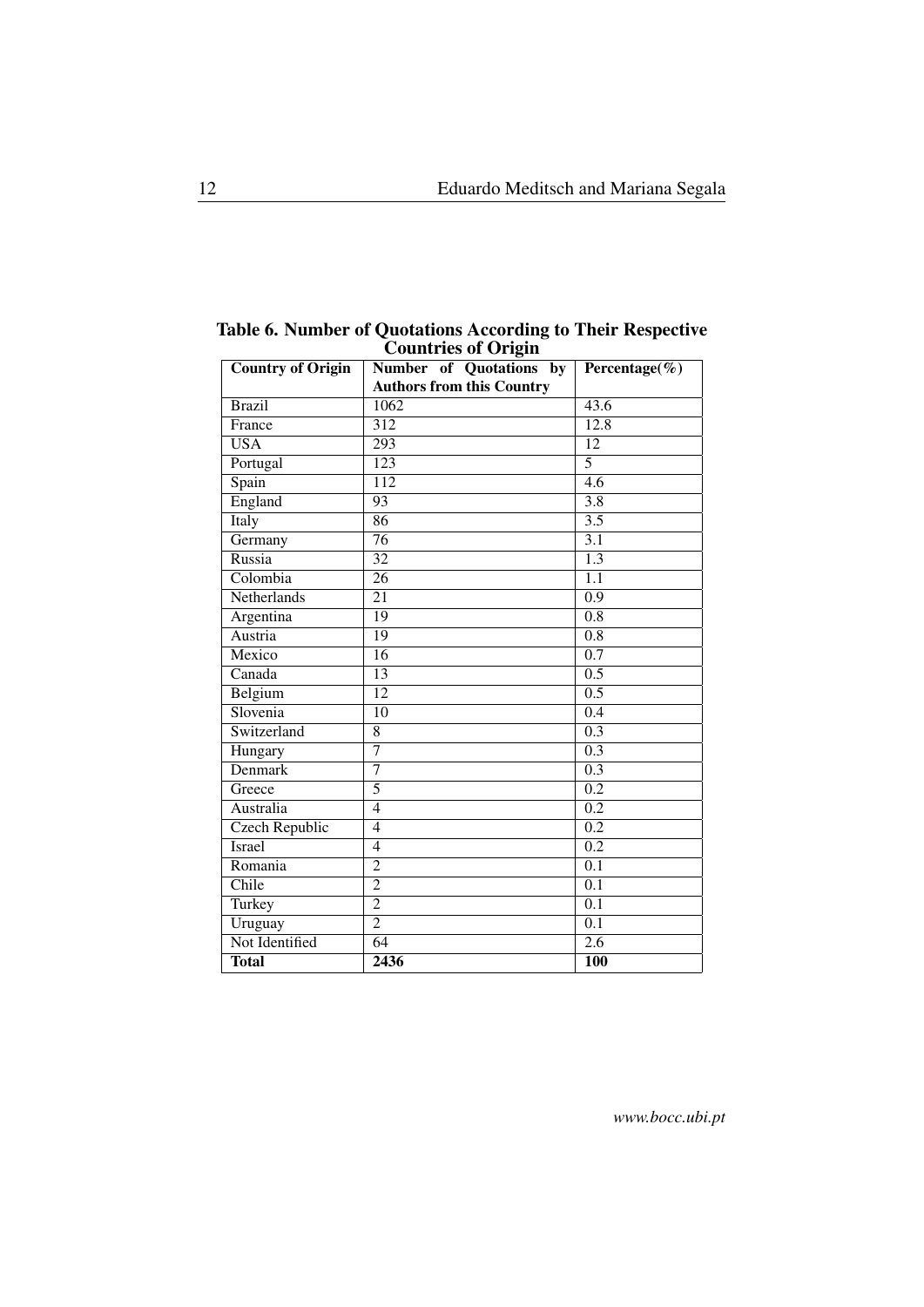| <b>Main Area of Work</b>      | Number of Quotations by            | Percentage( $\%$ ) |
|-------------------------------|------------------------------------|--------------------|
|                               | <b>Authors Acting in this Area</b> |                    |
| Journalism                    | 989                                | 40.6               |
| <b>Communication Studies</b>  | 491                                | 20.2               |
| Sociology                     | 239                                | 9.8                |
| Language Sciences             | 181                                | 7.4                |
| Philosophy                    | 166                                | 6.8                |
| History                       | 86                                 | 3.5                |
| Anthropology                  | 59                                 | 2.4                |
| Literature                    | 52                                 | 2.1                |
| Psychology/Psychoanalysis 26  |                                    | 1.1                |
| $\overline{G}$ eography       | 20                                 | 0.8                |
| <b>Political Sciences</b>     | 17                                 | 0.7                |
| Theology                      | 10                                 | 0.4                |
| <b>Information Technology</b> | 7                                  | 0.3                |
| Medicine                      | 4                                  | 0.2                |
| Economics                     | 4                                  | 0.2                |
| Physics                       | 4                                  | 0.2                |
| Education                     | 3                                  | 0.1                |
| Chemistry                     | 3                                  | 0.1                |
| Scientific Methodology        | $\overline{3}$                     | 0.1                |
| Law                           | $\overline{2}$                     | 0.1                |
| Social Services               | $\overline{2}$                     | 0.1                |
| Not Identified                | 68                                 | 2.8                |
| <b>Total</b>                  | 2436                               | <b>100</b>         |

### Table 7. Number of Quotations by Authors According to their Respective Main Areas of Work

Table 8 describes the types of research conducted. In addition to the high percentage of papers in the first item, another important aspect to point out is that only one paper represented applied research, despite the fact that Communication Studies are classified by research promotion agencies in Brazil as an "applied social science".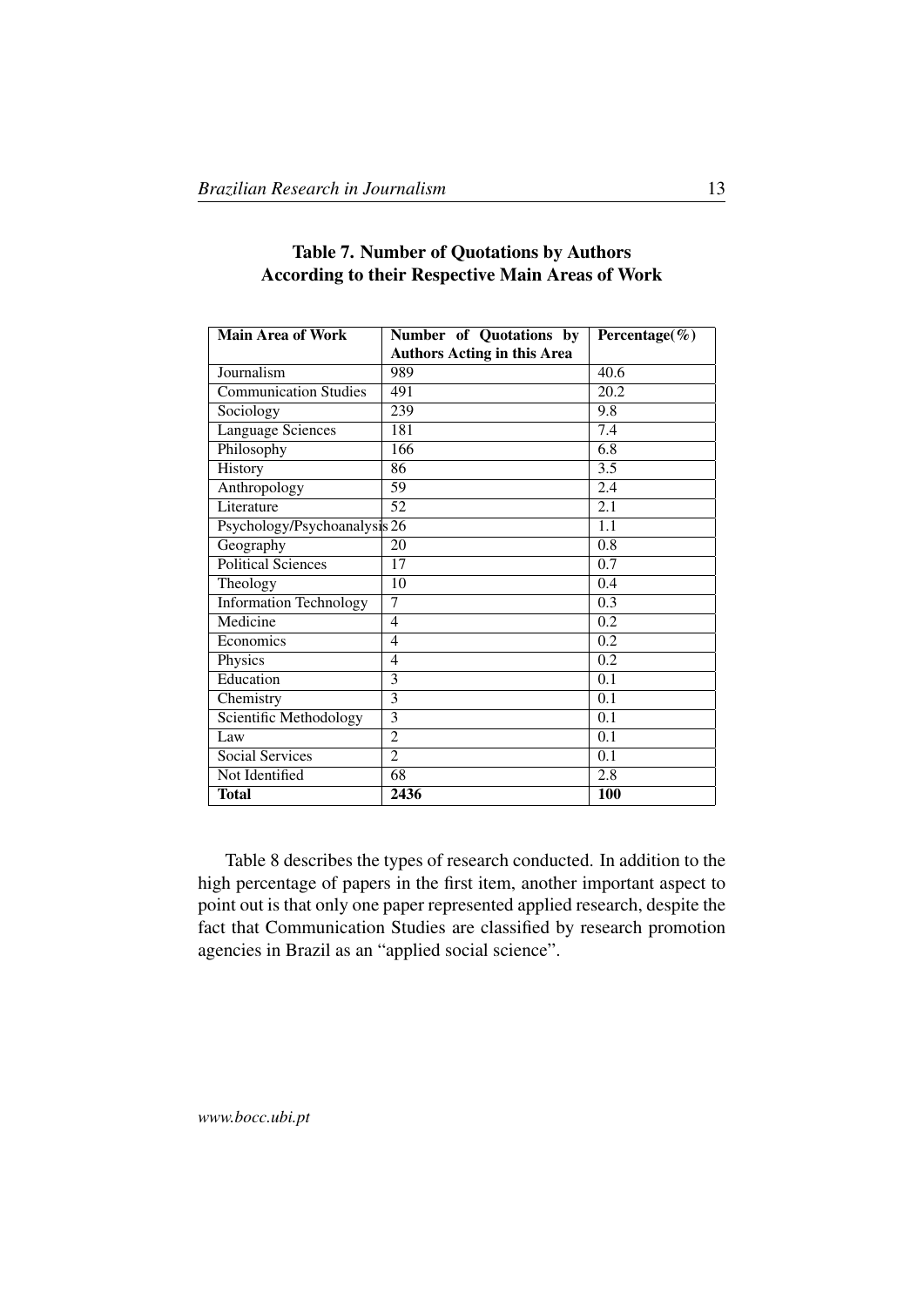| <b>Types</b>        | <b>Number of Papers</b> | Percentage $(\% )$ |
|---------------------|-------------------------|--------------------|
| Essay / Theoretical | 148                     | 56.3               |
| Empirical           | 114                     | 43.3               |
| Applied             |                         | 0.4                |
| <b>Total</b>        | 263                     | 100                |

Table 8. Types of Research

In this current mapping exercise, we have refrained from classifying papers according to the research methodologies and techniques used, although this is one of the most stimulating aspects of mapping areas of research. In the previous version of this study, presented at the II SBPJor Meeting (MEDITSCH & SEGALA, 2004), this item received some pertinent criticism, and there has not been enough time since then to reclassify the entire sample. Certainly, this is one of the most difficult aspects to map, considering the absence of a universally accepted tradition and the little scientific maturity in our field. As stated by Isabel Ferin Cunha:

"Both the delimitation of the research universe – by sample and/or corpus – and the collection of data imply a previous theoretical stance and a previous epistemological choice. On the other hand, in order for any research to be credible, reliable and universally valid, it is necessary to present the theoretical premises and the methods that served as a basis for such delimitation and for the collection of evidence. In line with such requirement, it is fundamental to develop an outline of the research. This involves, firstly, the contextualization of the phenomena, followed by the justifications that guided the choice of procedures, as well as the procedures themselves. This last item establishes four stages of research: identification and definition of the type of research to be carried out (quantitative, qualitative, or mixed); methods and techniques for data collection and/or generation; data analysis (e.g. statistical analysis, content analysis, discourse analysis); data interpretation and recontextualization."(CUNHA, 2003)

However, a strict analysis based on these criteria would exclude from the scientific field a large portion of the papers analyzed, nearly 60% of which represent theoretical discussions – mostly essays – with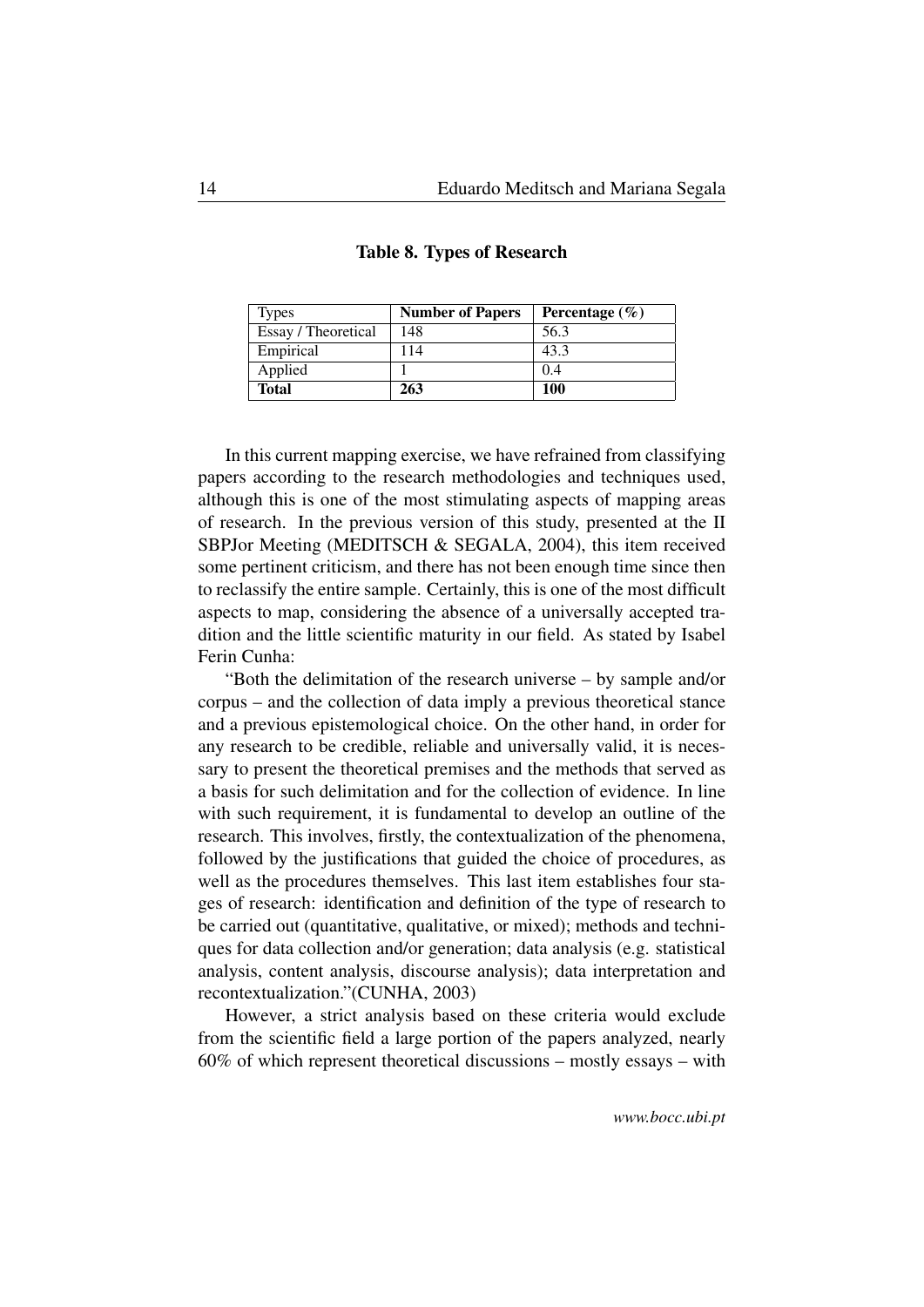no reference to research methods or techniques. The inherent interdisciplinarity of this field makes it difficult to clearly identify the epistemological choices that ought to precede research work, as sustained by Isabel Ferin Cunha. We see a widespread decontextualized appropriation of concepts from several subjects and conceptions of different philosophical schools – sometimes contradictorily. These are applied, in turn, to data obtained from reality according to concerns that are more rhetorical than methodological.

In addition, we must note that in the field of Journalism, and in Social Communication as a whole, empirical research is not as prestigious as theoretical formulation. An example is the fact that the Journalism WG at Compós, the most selective of all, has Journalism Theory as its most frequent theme (MACHADO, 2004). Nevertheless, the maintenance of such tradition represents a serious risk of losing rigor, since such theories are rarely put through empirical tests at all, a factor that may give rise to a dangerous entification of concepts (FREIRE  $\&$ SHOR, 1986). As recently pointed out by BERGER & LUCKMANN (2004:14), many suppositions by modern and post-modern critics "have a great power of suggestion and therefore persuasion, which does not mean that they would resist empirical investigation".

We are facing, in the field of Journalism, what Ginzburg (1997) describes as the unpleasant dilemma of all social sciences: either they settle for a feeble scientific status, in order to reach results that appear more relevant; or else they aim at a stronger scientific status, but obtain results of limited relevance. However, we will only be able to unite scientific rigor with relevant results when our field has matured, and we have created networks of researchers who effectively commit to exchange and mutually criticize their results. In order to do so, we also need to acquire the habit of reviewing our bibliographies in a more systematic and rigorous way, something that is lacking in most papers analyzed under this study.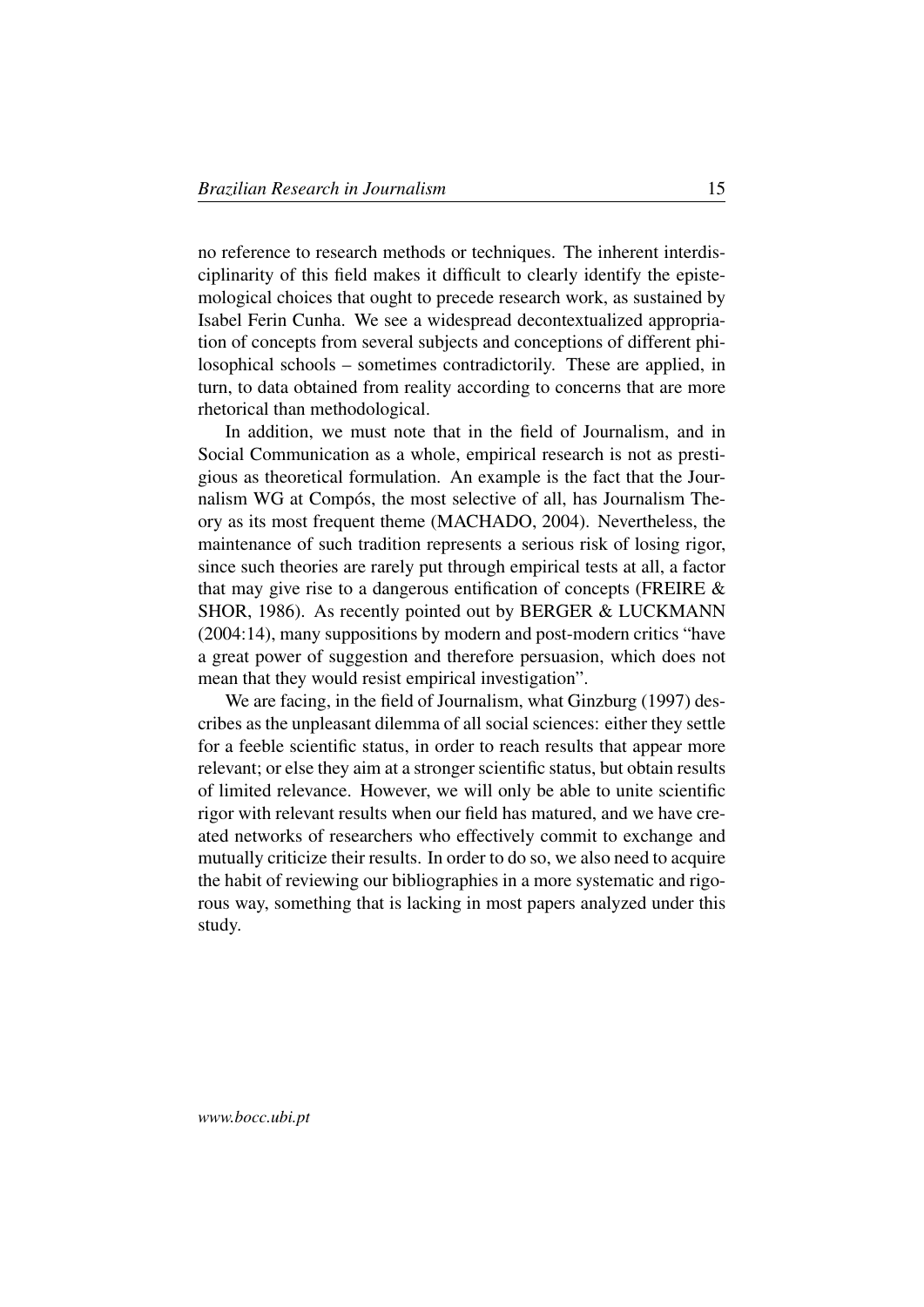### <span id="page-15-0"></span>3 Bibliographical References

- BERGER, P.L. & LUCKMANN, T. *Modernidade, Pluralismo e Crise de Sentido: a orientação do homem moderno*. Petrópolis, Vozes, 2004
- CUNHA, I. F. "Repensar a investigação empírica sobre os Media e o Jornalismo" Texto apresentado em Seminário do Centro de Investigação Media e Jornalismo. Original. 2003
- FREIRE, Paulo & SHOR, Ira . *Medo e ousadia: o cotidiano do professor*. Rio, Paz e Terra, 1986.
- GINZBURG, Carlo. *Mitos, Emblemas e Indícios Morfologia e História*. Madrid, Gedisa, 1997
- MACHADO, E.G. "Dos estudos sobre o Jornalismo às Teorias do Jornalismo - Três pressupostos para a consolidação do jornalismo como campo de conhecimento" Texto Apresentado no Seminário Interprogramas da Compós. Brasília, 2004
- MACHADO, M.B. "Pesquisa em Jornalismo no Brasil: dados e reflexões sobre três ambientes." Comunicação ao II Congresso Nacional de Pesquisadores em Jornalismo. Salvador, novembro de 2004
- MEDITSCH, E. "Cinco problemas a superar na pesquisa em jornalismo no Brasil e na América Latina." Comunicação ao IV Fórum Nacional de Professores de Jornalismo. Campo Grande, 2001
- MEDITSCH, E. & SEGALA, M. "A pesquisa brasileira em jornalismo apresentada na SBPJor". Comunicação ao II Congresso Nacional de Pesquisadores em Jornalismo. Salvador, novembro de 2004
- MELO, J.M. "A produção acadêmica brasileira em Comunicação: perspectivas dos Novos Tempos". Revista Famecos, 11, dezembro de 1999. Porto Alegre, Famecos PUC-RS, pp 7-26
- MORENO, Carlos A. "Estudos em jornalismo". Entrevista com Eduardo Meditsch. Revista Brasileira de Ciências da Comunicação, Volume XXVII, n. 2, julho/dezembro de 2004. São Paulo/Intercom